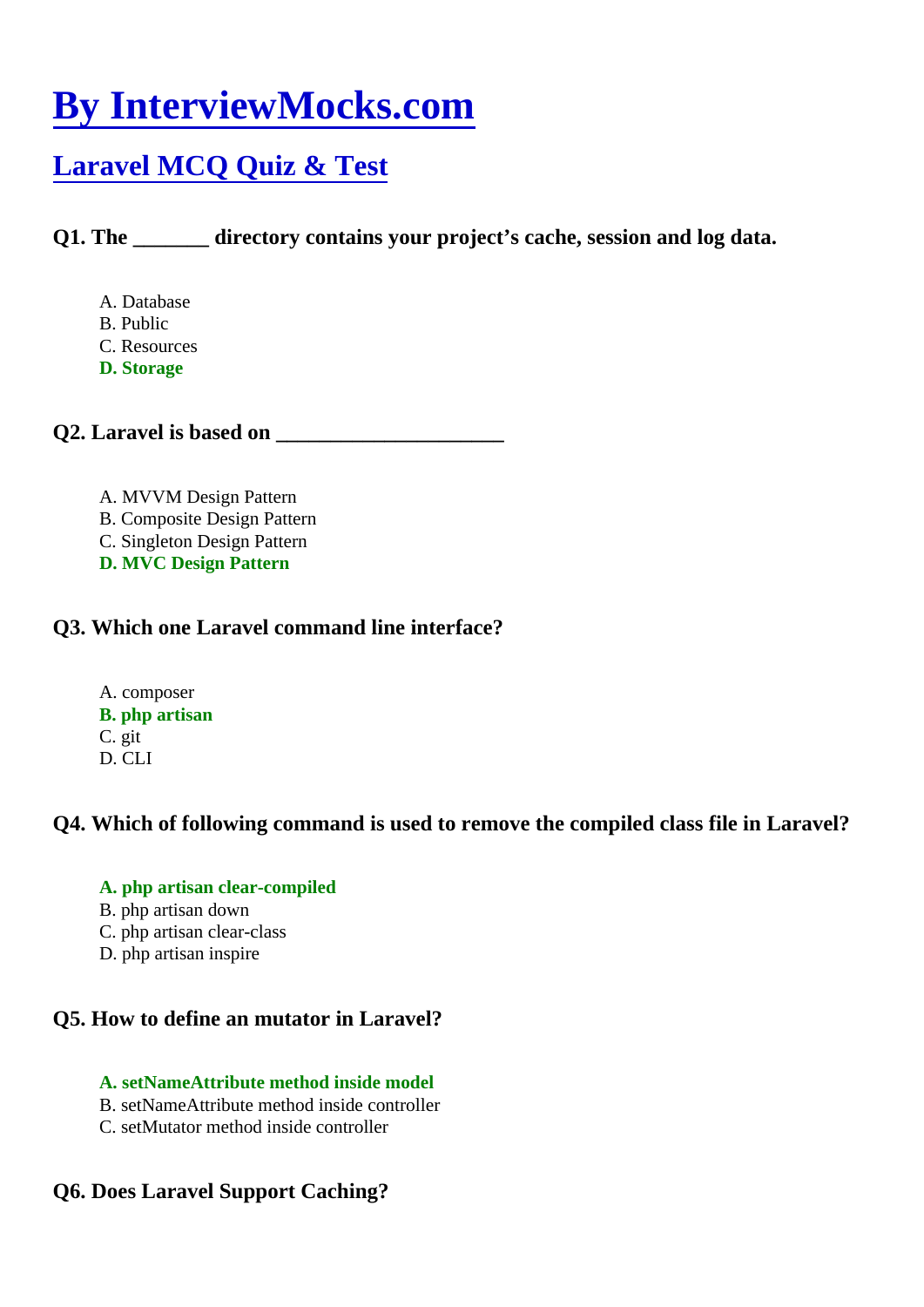**A. Yes** B. No

## **Q7. Where do we need to set database connection in Laravel?**

A. config.php B. setting.php **C. .ENV file** D. In seed files

#### **Q8. What would this touch() function do? \$obj= User::find(1); \$obj->touch();**

A. store a user object in cache B. created a new filed in database **C. update updated\_at to current timestamp** D. None of the Above

#### **Q9. Which command is used to start laravel server?**

#### **A. php artisan serve**

- B. php artisan project\_name
- C. php artisan start php
- D. artisan start-server

#### **Q10. Which command is used to create a new project in Laravel?**

A. php composer.phar create-project --pref-dist laravel/laravel lar-project "5.7.\*"

- **B. php composer.phar create-project --prefer-dist laravel/laravel lar-project "5.7.\*"**
- C. php compose.phar create-project --prefer-dist laravel/laravel lar-project "5.7.\*"
- D. php composer.phar create-project --prefer-di laravel/laravel lar-project "5.7.\*"

## **Q11. Composer is a tool for \_\_\_\_\_\_ in PHP.**

A. Interpolation B. configuration **C. dependency management** D. None of the above

## **Q12. What is it Blade?**

**A. Template Engine**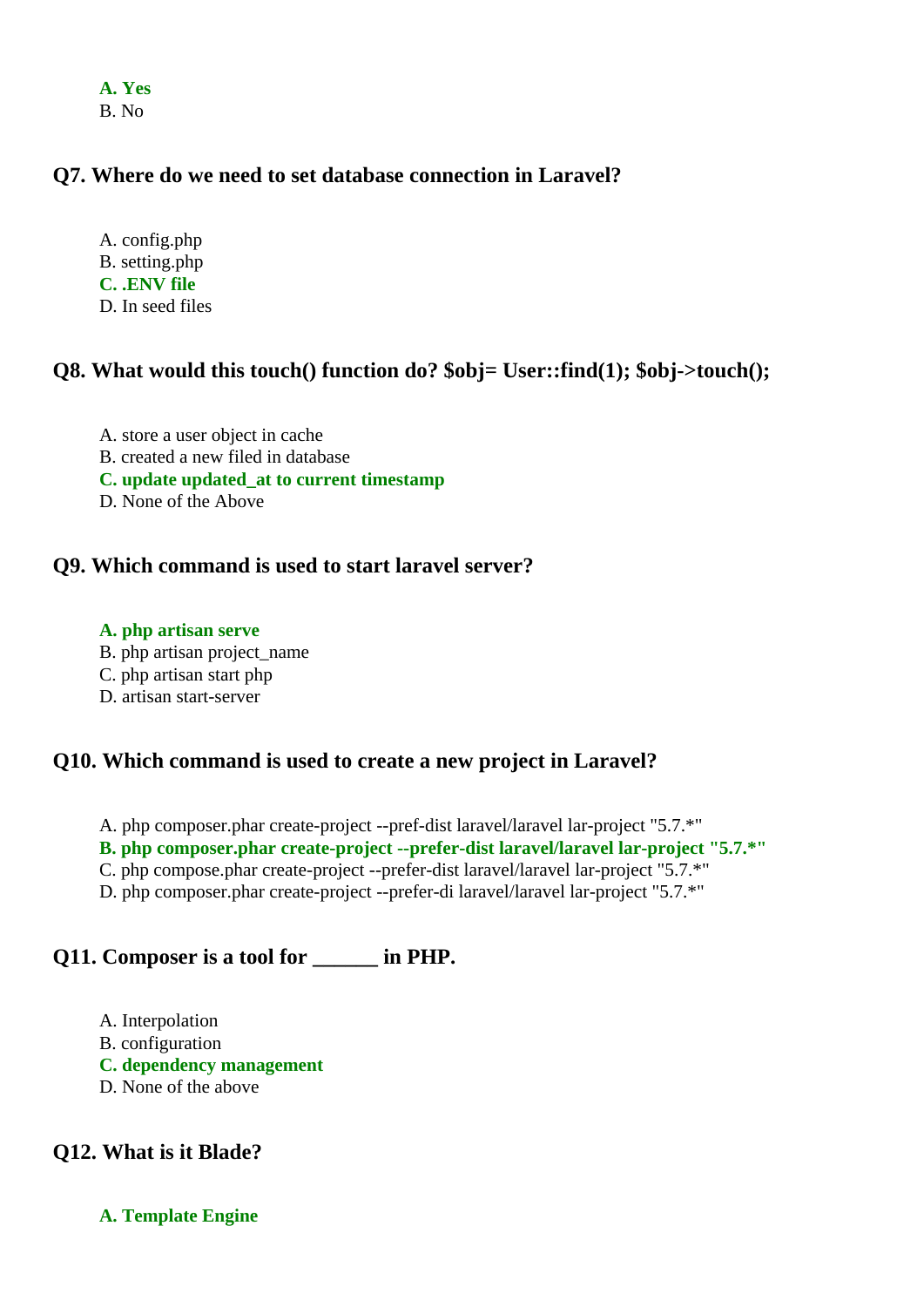B. package C. view file D. framework

## **Q13. Where is routing file located in Laravel?**

#### **A. routes/**

- B. public/
- C. view/
- D. None of the above

## **Q14. Which command is used to create migrations in Laravel?**

#### **A. php artisan make:migration create\_users\_table**

- B. php artisan make:migrate create\_users\_table
- C. php artisan migration create\_users\_table
- D. All are Correct

## **Q15. The vendor directory contains \_\_\_.**

#### **A. Third-party code**

B. Configuration files

C. Assets

D. Laravel Framework code

## **Q16. Which of following Collection method returns all records from Laravel collection?**

 $A. \rightarrow get()$ B. whereAll() C. ->where() **D. ->all()**

## **Q17. Which one of the follwing command is used to create middleware in Laravel?**

## **A. php artisan make: middleware**

- B. php artisan: middleware
- C. php arti make: middleware
- D. None of the above

## **Q18. How to remove a complied class file?**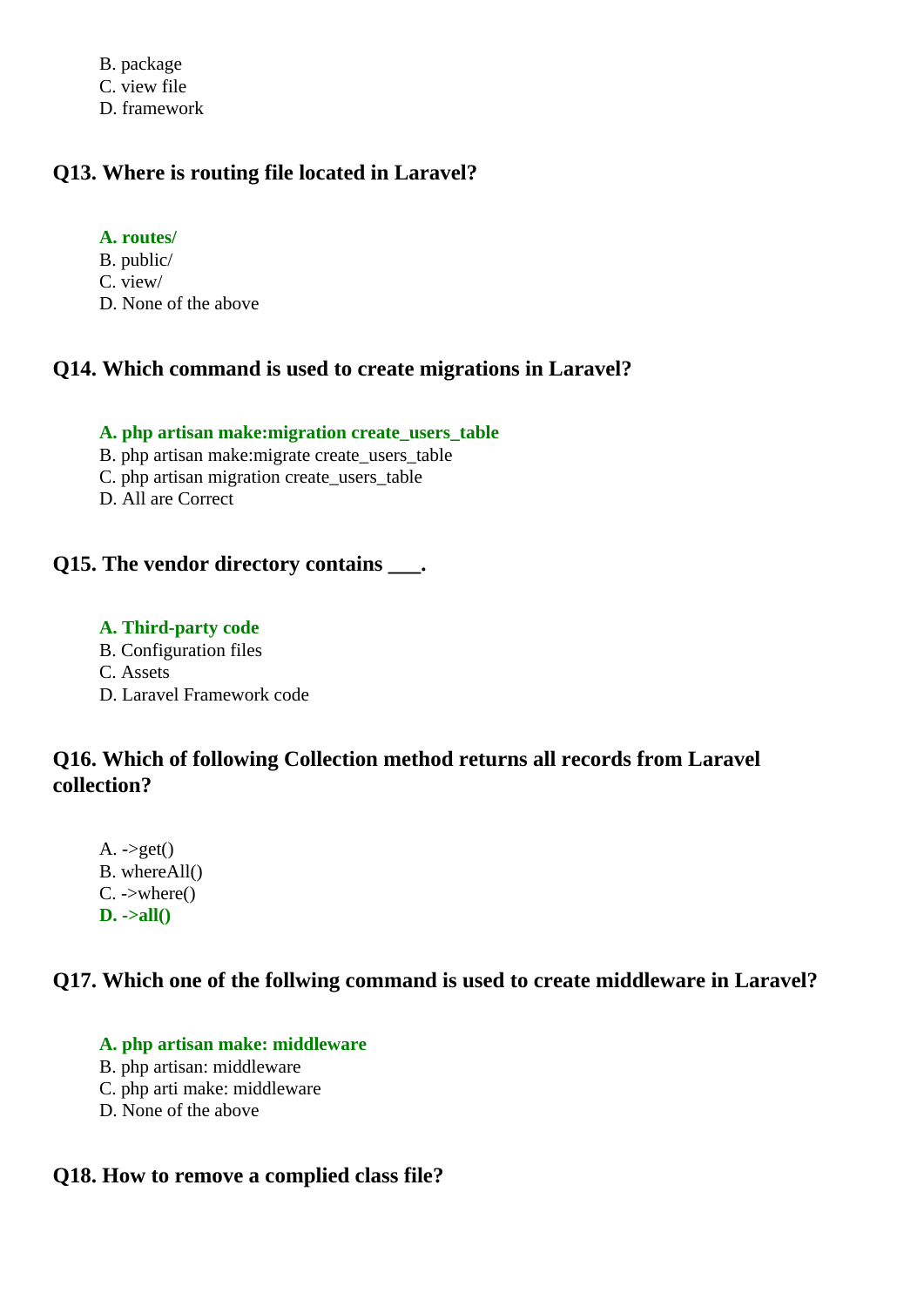#### **A. clear-compiled command**

- B. flush-compiled command
- C. cache-compiled command
- D. All are Correct

## **Q19. What do you mean by dd() function?**

- A. The full form of dd is Date and Day.
- B. The full form of dd is Directory and Door.
- C. The full form of dd is Diel and Deal.
- **D. The full form of dd is Dump and Die.**

## **Q20. Which of the following function in Laravel checks that the desired table is exists in the database or not?**

#### **A. hasTable()**

- B. hasTab() C. hashTable()
- D. None of the above

## **Q21. Which class is used in Laravel to handle exceptions?**

#### **A. App\Exceptions\Handler**

- B. App\Exception\Handler
- C. App\Exceptions\Handle
- D. None of the above

## **Q22. Which method is used in Laravel to method to check request is ajax or not?**

A. \$request->ajaxRun() B. \$request->ajaxs() **C. \$request->ajax()** D. None of the above

## **Q23. Laravel is written in \_\_ language.**

#### **A. PHP**

B. JSP C. ASP D. All are Correct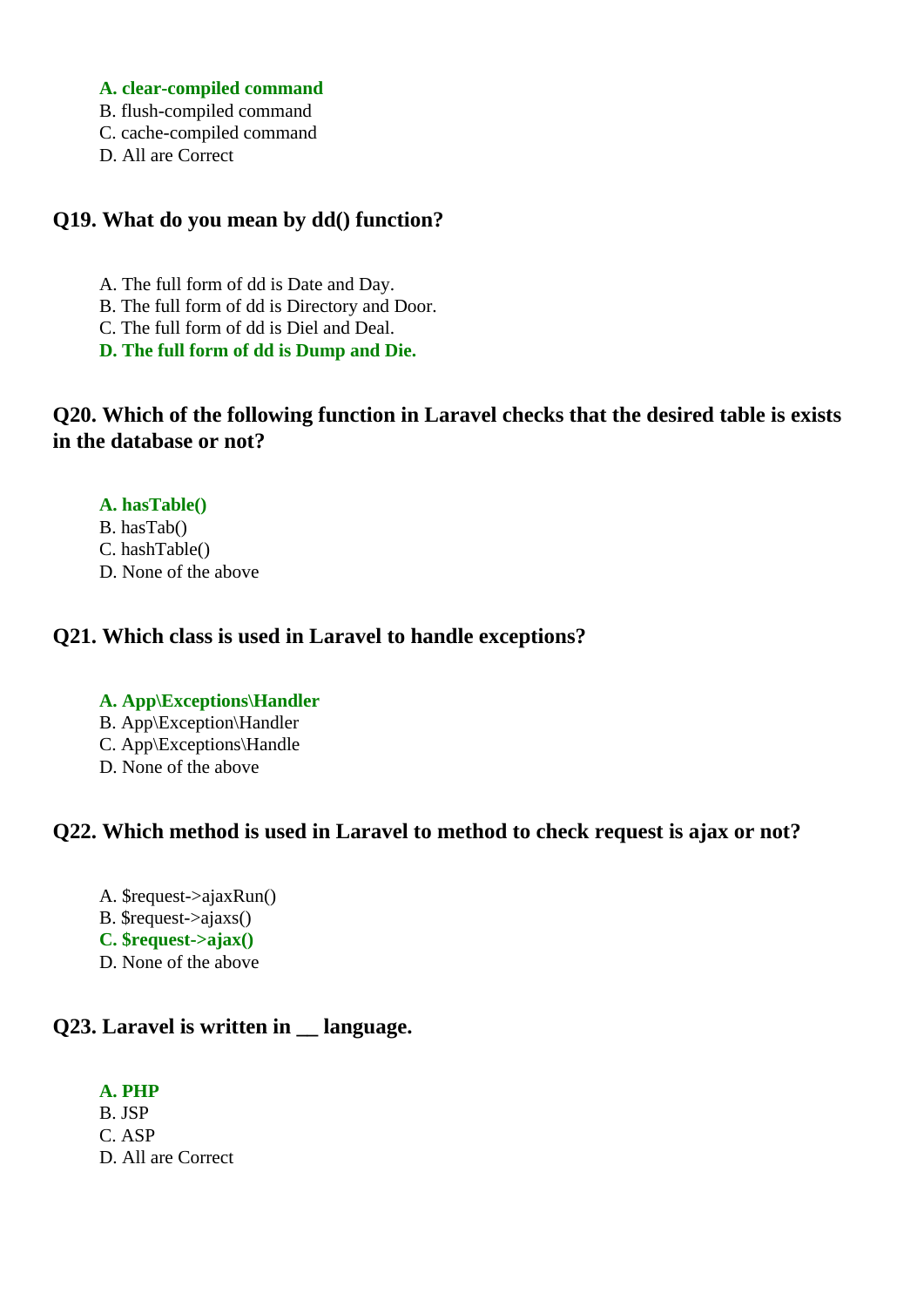#### **A. reuse similar queries**

- B. routes queries
- C. seed queries
- D. None of the above

## **Q25. In which directory controllers are kept in Laravel?**

#### **A. app/http/Controllers**

- B. app/http/Views
- C. app/http/Model
- D. app/http/routes

## **Q26. How to get current environment in Laravel?**

#### **A. \$environment = App::environment();**

- B.  $\text{Senvironment} = \text{App::environment}$ );
- C.  $\text{Semvironment} = \text{App::environment}$ ();
- D. None of the above

## **Q27. In Laravel, @yield used for?**

A. to extend an layout B. to include a file **C. to display the contents of a given section** D. None of the above

## **Q28. After running "artisan down", The project will show the maintenance page. What would be HTTP Status return Code?**

**A. 503** B. 400 C. 501 D. None

## **Q29. Which directory contains "robot.txt" file ?**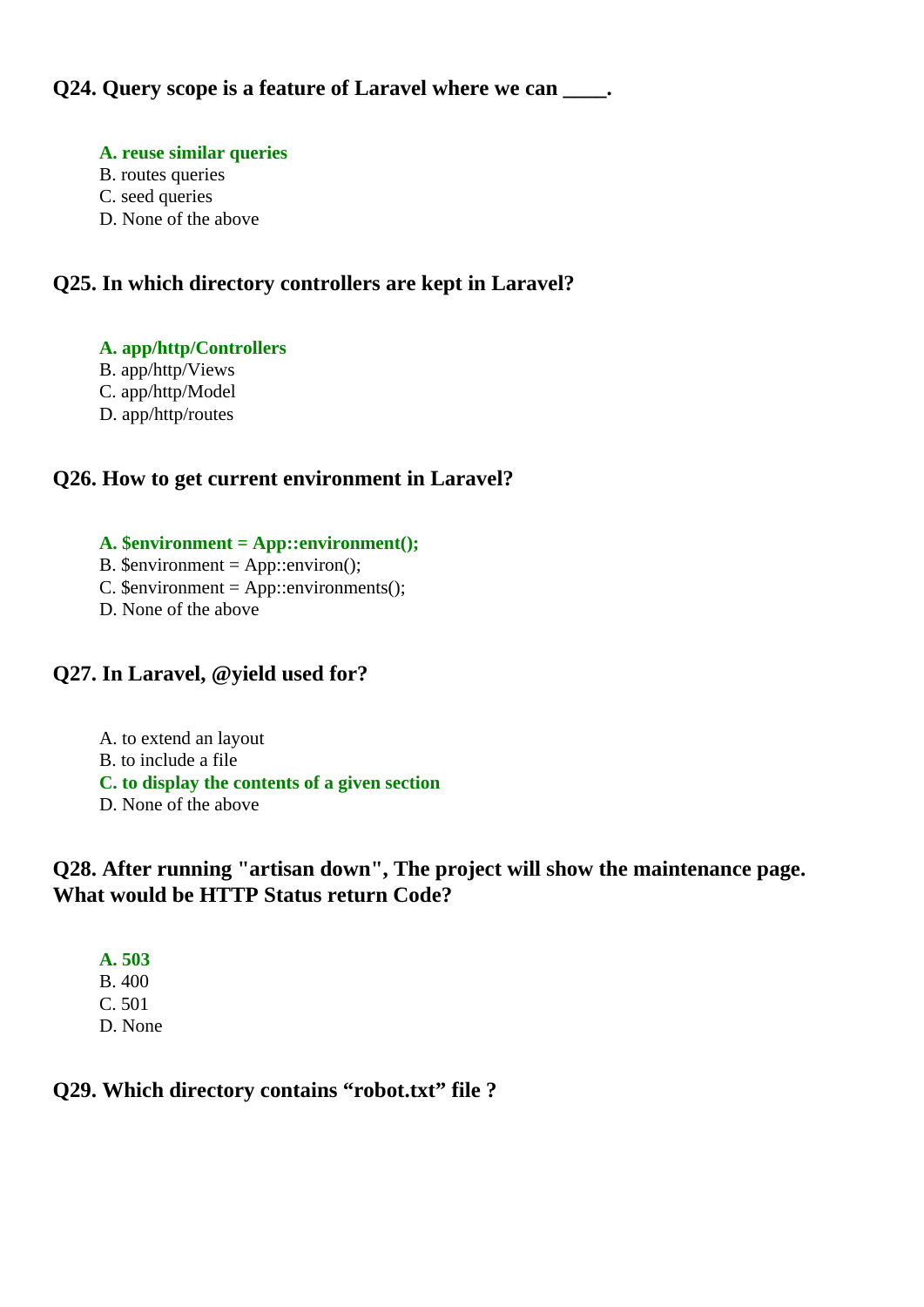**A. public** B. route C. view D. All are Correct

#### **Q30. How to get current route name?**

A. request()->route->getName() B. request()->getName() **C. request()->route()->getName()**

## **Q31. What is the minimum PHP version required to install Laravel 5.3?**

**A. 5.6.4** B. 5.4.3 C. 5.4.1 D. None of the above

## **Q32. How to get current action name in Laravel?**

A. request()->getActionMethod() **B. request()->route()->getActionMethod()** C. request()->DB->getActionMethod() D. None of the above

## **Q33. What is the latest version of Laravel?er 2020.**

#### **A. 8.0, released on 8th September**

- B. 7.0, released on 8th September
- C. 6.0, released on 8th September
- D. None of the above

## **Q34. When was Laravel first released?**

#### **A. June 2011**

- B. June 2009
- C. June 2007
- D. All are Correct

## **Q35. What does ORM stands for in laravel?**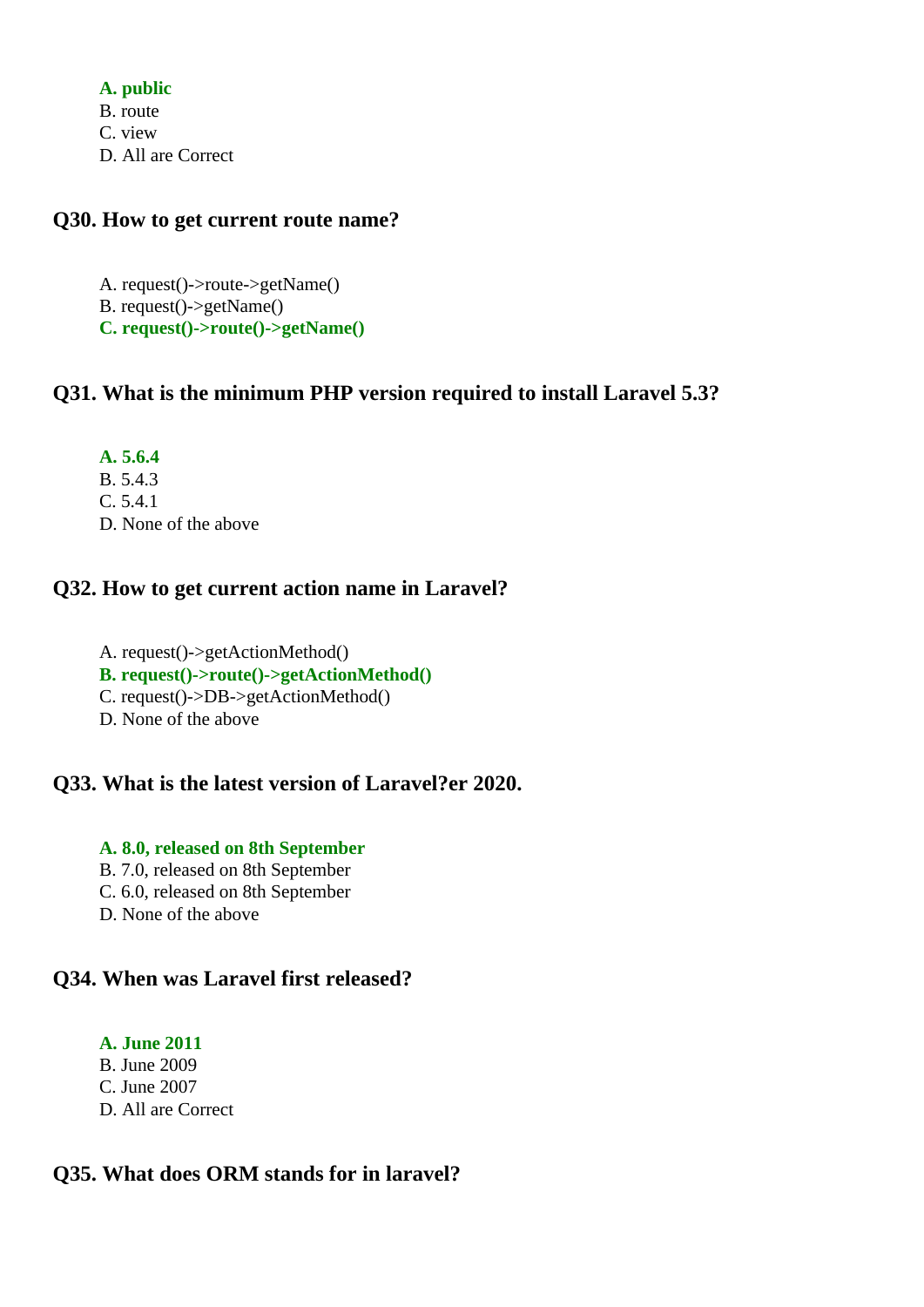- A. Object-Rotational Mechanisim
- B. Overloaded-relational Mapping
- **C. Object-relational Mapping**
- D. Object-related Modifier

#### **Q36. How to check current laravel version install your system?**

- A. php artisan check --version
- B. php artisan make --version
- **C. php artisan --version**
- D. None of the above

## **Q37. Controller is create in laravel by using \_\_\_\_ command.**

#### **A. php artisan make:controller --plain**

- B. php artisan make:request controller\_name create
- C. php artisan make: generate controller contoller\_name
- D. php artisan make:controller generate

## **Q38. How to set a session data in Laravel?**

#### **A. \$request->session()->put('key', 'value');**

- B. \$request->session()->set('key', 'value');
- C. \$request->db->session('key', 'value');
- D. None of These

## **Q39. Interpolation of variable in laravel is done using ...**

- **A. {{}}**
- B. compact
- C. helpers
- D. None of the above

## **Q40. Which of the following methods are used in Database Migrations classes?**

A. execute() and rollback() B. save() and update() **C. up() and down()** D. run() and delete()

## **Q41. Which of the following is a root directory in laravel**